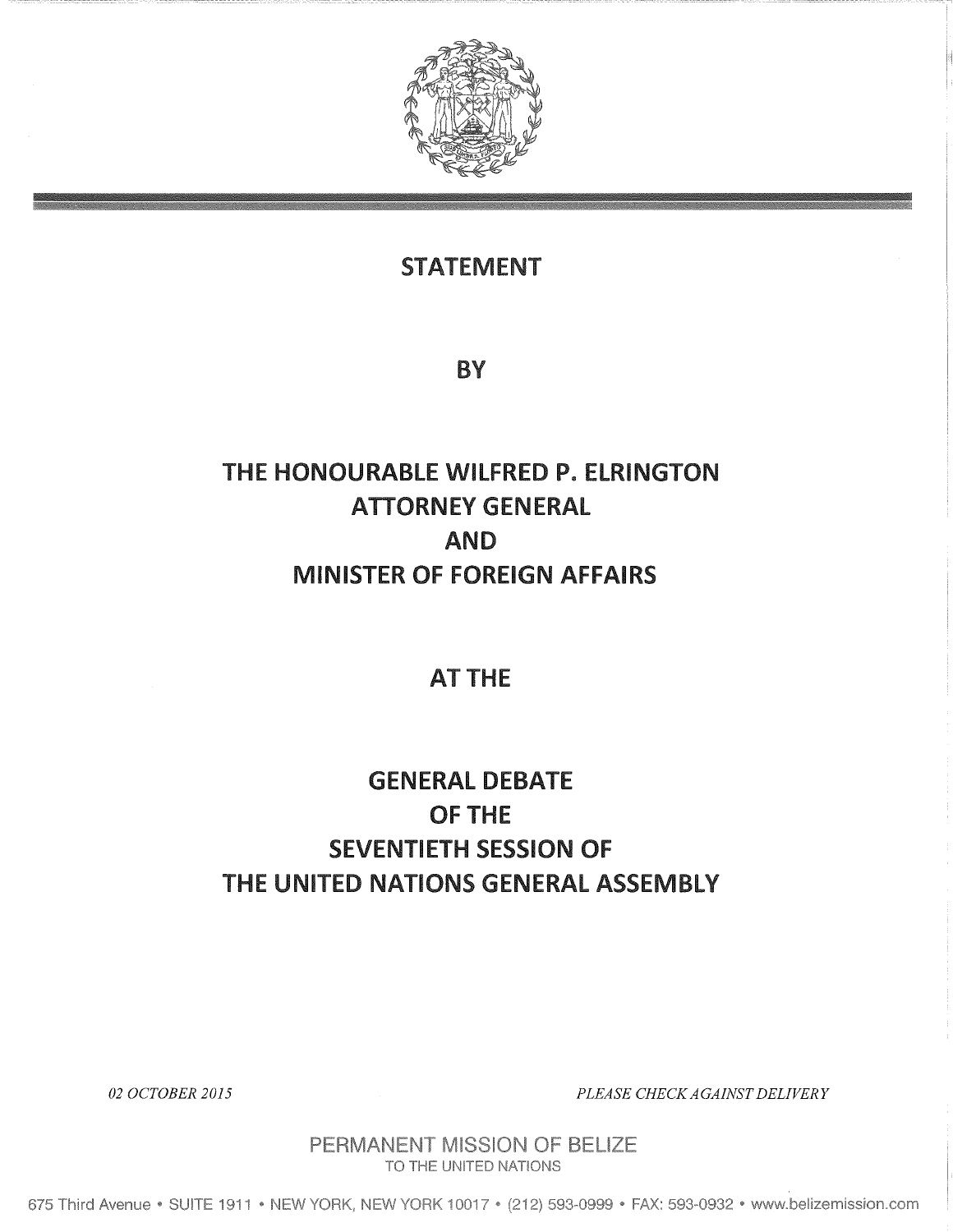## Mr. President,

Allow me at the outset to congratulate you on your assumption of the Presidency of the Seventieth Session of the United Nations General Assembly and to assure you of Belize's stalwart support and cooperation.

The theme "The UN at 70: the road ahead to peace, security and human rights" provokes the question whether the United Nations as presently constituted is up to the task of providing the world community with the protection it so genuinely needs in the coming years and expects to obtain from it? While the events which gave rise to the founding of the United Nations seventy years ago are in many respects similar to some of today's occurrences, it can legitimately be argued that the world of 1945 was neither confronted with nor did it contemplate a phenomenon as potentially intractable and catastrophic as climate change. Does it therefore follow that the UN today does not possess the resilience to treat satisfactorily or adequately with this most ominous and dreaded phenomenon?

Thanks to the information age and the attendant communication revolution, the ubiquitous media, both mass and social, incessantly publish disquieting global events widely and instantaneously.

The events accentuated by the media, are, for the most part, those which speak to the multifarious threats, misfortunes and disasters being experienced on a daily basis by mankind.

These threats have their roots in man-made causes. The accelerated phenomenon of climate change giving rise to the inexorable melting of the glaciers, the rising and warming of the oceans and seas, the spawning of super typhoons, hurricanes, tornadoes and floods, droughts, desertification and the indiscriminate igniting of conflagrations of gigantic proportions, are, increasingly attributed to anthropogenic interference with the climate system.

The senseless violence and excesses of terrorists, religious extremists, rogue soldiers, police and security personnel, of human and drug traffickers, of regimes which brutally, mercilessly and wantonly slaughter their own citizens and citizens of other countries whom they perceive pose a clear and present danger to them or to their vital interests, all constitute manmade threats to the world's population.

Of all these threats however, the only one that poses the greatest existential threat to our entire planet and to all living things thereon is climate change. Eminent scientists opine and predict that the damage that will be done to the world's marine life and eco systems caused by, for example, melting glaciers and rising sea temperatures alone, are incalculable and irremediable. And, that a similar impact will be had on the world's flora and fauna and terrestrial ecosystems from large scale and indiscriminate deforestation and desertification.

One obvious consequence of such occurrences could, inter alia, be a severe erosion of the world's vital food supply and the advent of the specter of massive starvation worldwide!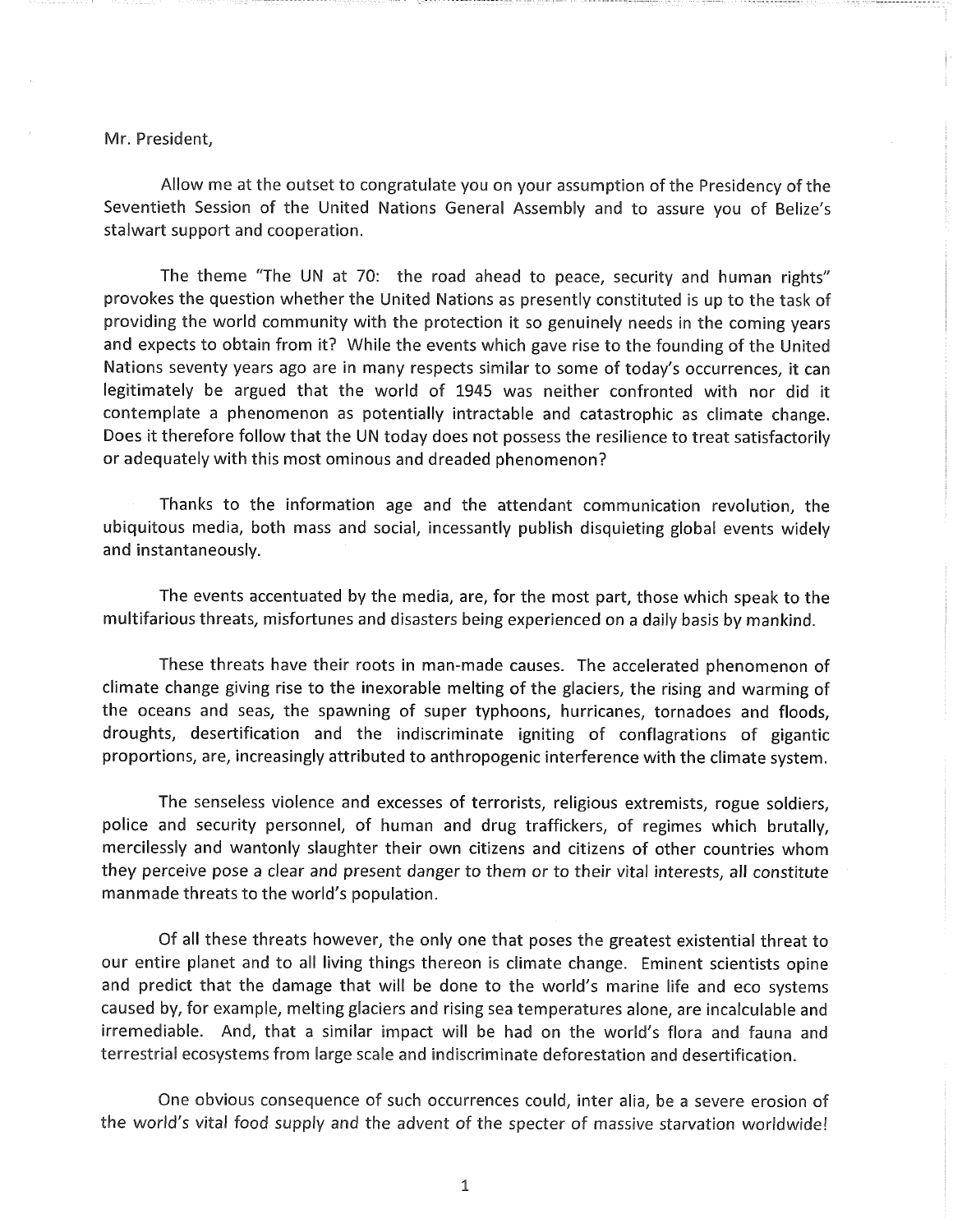Such occurrence would unquestionably impact negatively all of humanity. For, we all inhabit the same planet. And we all share the same core needs: adequate food supply being only one of them.

Even as we face the dire consequences of climate change, we still must dutifully serve the aspirations of our peoples to enhance their economic and social development. Though globally we can claim some successes in poverty eradication, the current unprecedented, desperate and perilous flight of hundreds of thousands of persons from the perennially impoverished south to their more affluent neighbors, is testament to our unfinished business.

#### Mr. President,

It is axiomatic that in times of deep personal crisis as, for instance, when someone is diagnosed with a terminal illness, one does not stop to count the cost of finding a cure. On the contrary strenuous efforts are immediately initiated in search of one even if this entails the exhaustion of one's life savings.

Given the clear and present existential threat posed by climate change it is imperative that it be treated with no less urgency and gravity than that which a diagnosis of terminal illness is treated. We must do so alongside our unending quest to vest our people with opportunities and the chance to have the future they deserve. Our world community must be prepared to deploy whatever resources that may be required, without counting the cost. And it would be unwise for the wealthier nations amongst us to regard contributions made to meet these challenges as simply an exercise in philanthropy or altruism. Nothing would be further from the truth! Such contributions are vital investments in the survival of planet earth and of all living things therein.

Whereas some countries are evidently in greater and more immediate danger from the effects of climate change at this time than others, such as Small Island Developing States and low lying coastal states like my country, Belize, one thing is certain and that is that no country will escape its devastating impacts. The lessons of history are salutary! The tragic sinking of the mighty Titanic remind us that whereas those passengers berthed in the lower decks of the Titanic were the first to perish as that giant ship made its perilous descent toward the dark depths of the Atlantic Ocean, on that fateful day of 10th April 1912, ultimately all passengers on that ill fated ship who had not been rescued in life rafts, perished by drowning, including those berthed on the topmost deck.

Our community of nations, not unlike the proverbial chain that is only as strong as its weakest link is only as strong as the weakest of our member nations. Small and weak, though they may be, nations like my own form an integral part of humanity's food chain and security eco system. Any impairment of that food chain or security eco system potentially imperils the security of humanity globally.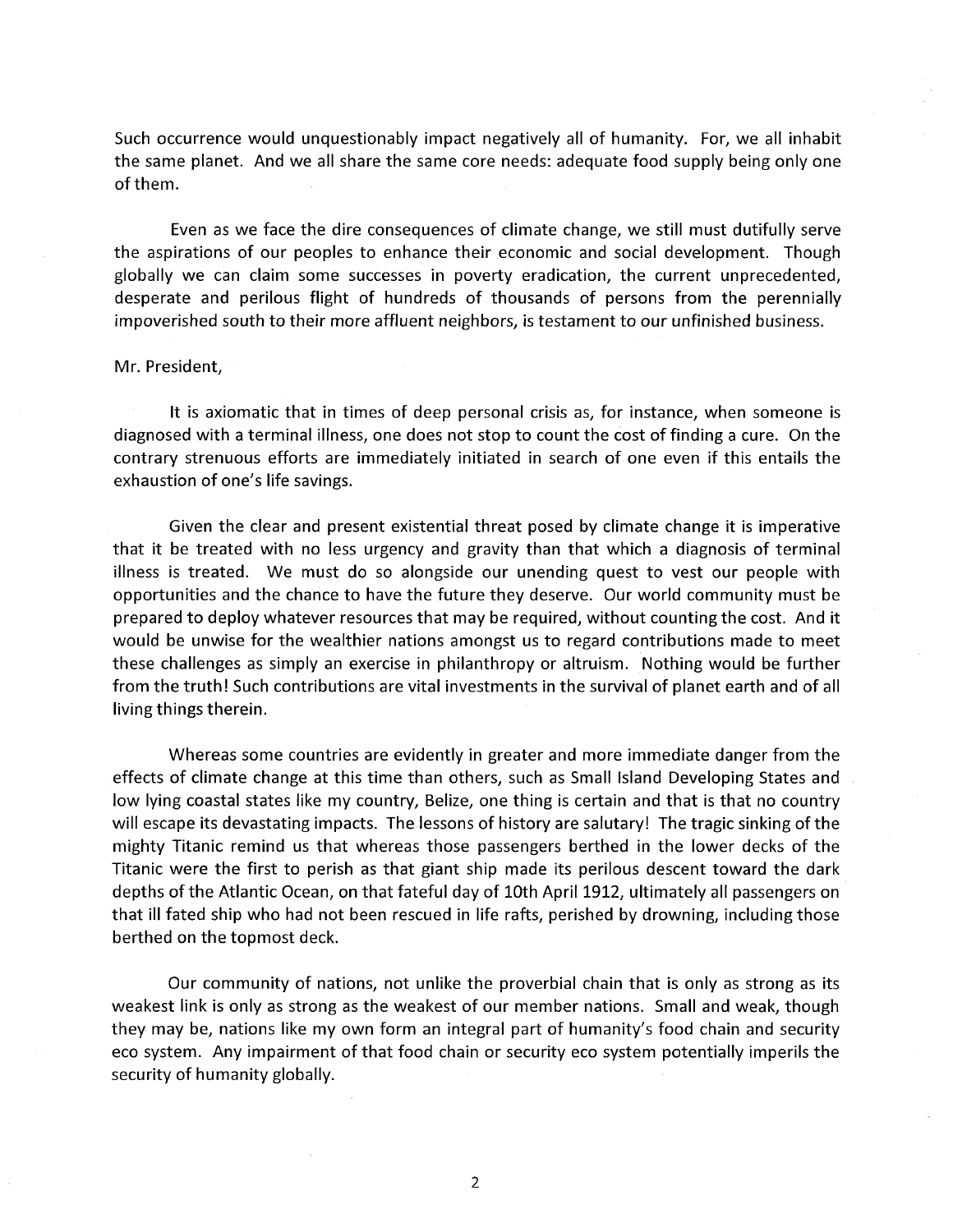Mr. President,

In its 70 year history, the United Nations has made notable inroads to combat climate change and to promote sustainable development. It has galvanized global attention to climate change, adopted a framework convention to fashion a global response to stabilize greenhouse gas emissions without jeopardizing global development, marshaled financial, scientific and technological support for countries lacking same, and with the adoption of 2030 Agenda for Sustainable Development, signaled a global transformation for planet, people and prosperity.

But, the jury is still out on the UN's record of achievements.

Notwithstanding a global commitment to tackle climate change, our efforts have been less than ambitious, and achieving a successor global emission reduction regime hangs in the balance, not the least because finance and technology are conspicuously wanting. Worse yet, the failure of the world's powers to agree to hold global average temperature increase to well below 1.5 degrees centigrade relative to pre-industrial levels will certainly condemn small island developing states and low lying coastal states.

Our misses in peace and security are no less grave, with the vulnerable paying the price of political expediency. That awesome power of communication has stricken the world with the unrequited cries of men women and children, suffering from indiscriminate acts perpetrated in Syria, Palestine, Israel, Nigeria, Ukraine and beyond.

This condition, Mr. President, brings me back to the question posed at the commencement of my statement regarding the capacity of this United Nations to treat with these most pressing global challenges? Belize entertains no doubt that the power wealth and knowledge that is reposed in the collective membership of the United Nations makes it capable of achieving stupendous feats.

But we must first commit to work with all stakeholders – large and small, public and private. The might of the United Nations rests in its universality and the endurable values enshrined in its Charter. Belize readily shoulders its responsibilities as a member of this community of nations.

And so, we shall do all in our power that will conduce to the containment if not reversal of climate change. We have joined with our brothers and sisters of the small island and low lying developing states in a pioneering initiative called SIDS DOCK to foster our transition to low carbon and climate resilient economies. Belize is privileged to host SIDS DOCK.

Likewise, we shall provide every support to United Nation initiatives that will bring the warring factions in Syria, and in Israel and Palestine, to the table to find peaceful solutions to their differences. We are committed to combat terrorism and unreservedly condemn the atrocities perpetrated against women and girls in Nigeria by Boko Haram and express our

3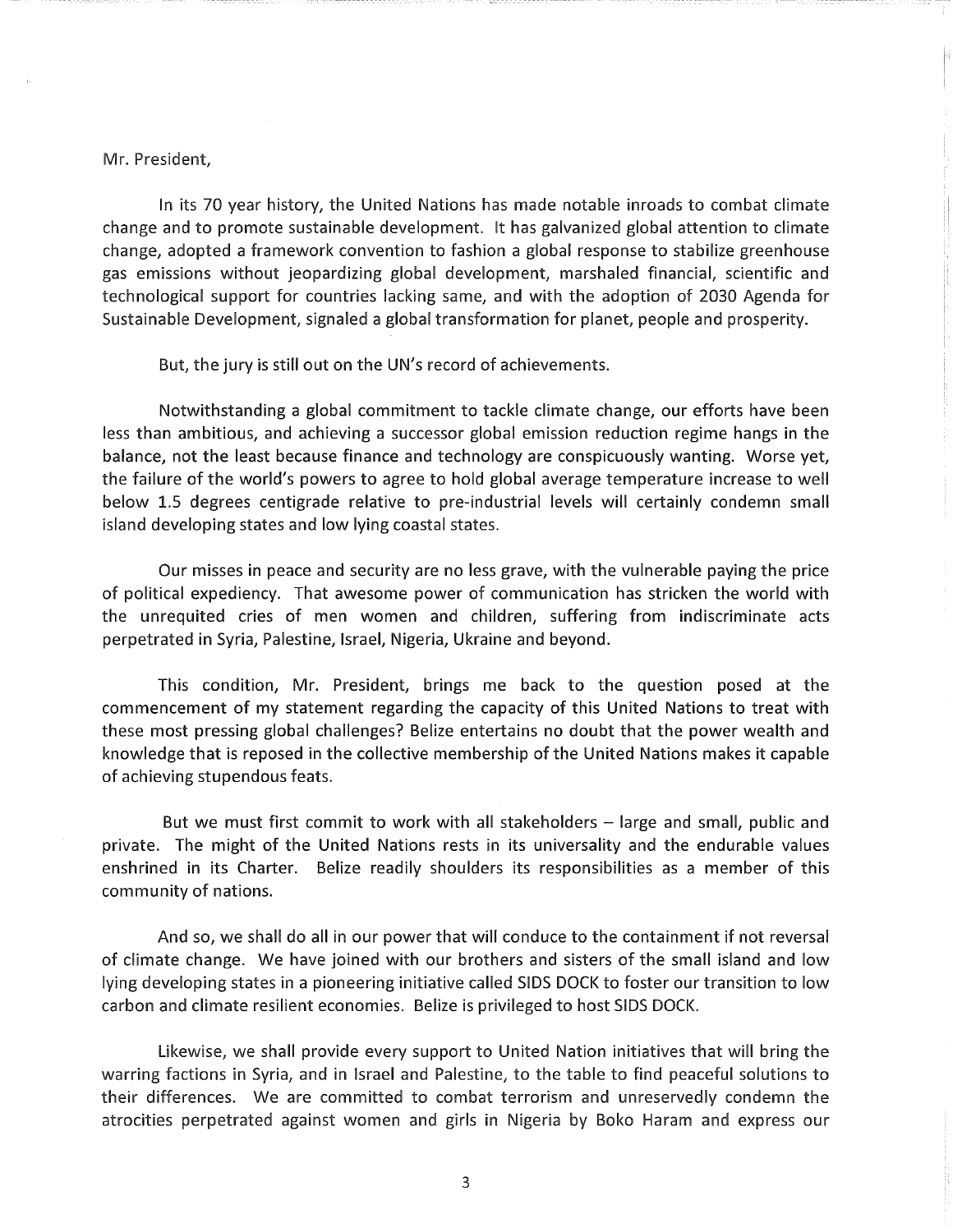solidarity with the Nigerian Government on its efforts to dismantle the criminal gang and bring its members to justice.

Belize supports the ongoing initiatives to reform the United Nations to make it more representative and better able to maintain peace and resolve conflicts. We continue to call for the United Nations to engage with Taiwan whose 23 million people stand ready to contribute, especially through UN Specialized Agencies in resolving the world's problems and who have every expectation that their interests should be heard and represented.

We welcome the unanimous support for the Security Council decision to terminate seven resolutions that inflicted sanctions on Iran upon receipt by the Council of a report from the International Atomic Energy Agency.

Belize welcomes the re-establishment of diplomatic relations between the United States and Cuba. We urge the United States Congress to put an end to the very damaging embargo against Cuba. We also urge the return of Guantanamo Bay to the Cuban Government.

We call upon powerful arms-producing states to refrain from selling arms and weapons to those who use them to oppress others, and to warlords in war-torn countries.

### Mr. President,

Belize has always taken peace, security and respect for human rights very seriously. Our Constitution is modeled on the i945 Universal Declaration on Human Rights. The protections of fundamental rights and freedoms are enshrined therein. Belize Government assiduously respects the rule of law.

Belize also endeavors to be a good global citizen. To that end our National Assembly has recently enacted a new and robust Banking Act. We have passed regulations with regard to our Ships' Registry, Regulations and legislation as requested by the OECD with regard to Offshore Banking sector.

Our government has focused very heavily in improving the lives of ordinary people. We have invested millions in improving infrastructure in Belize, including the construction and refurbishment of schools, sporting facilities, hospitals and roads; we are investing heavily in road safety to reduce injuries and deaths associated with traffic accidents. Access to public health services have been expanded throughout the country. We have made it easier for Belizeans to access affordable credit by ensuring unprecedented reduction in interest rates through the establishment of our very National Bank of Belize; unemployment has been significantly reduced by iO percent, while at the same time we have been able to keep the inflation rate among the lowest in our region.

4